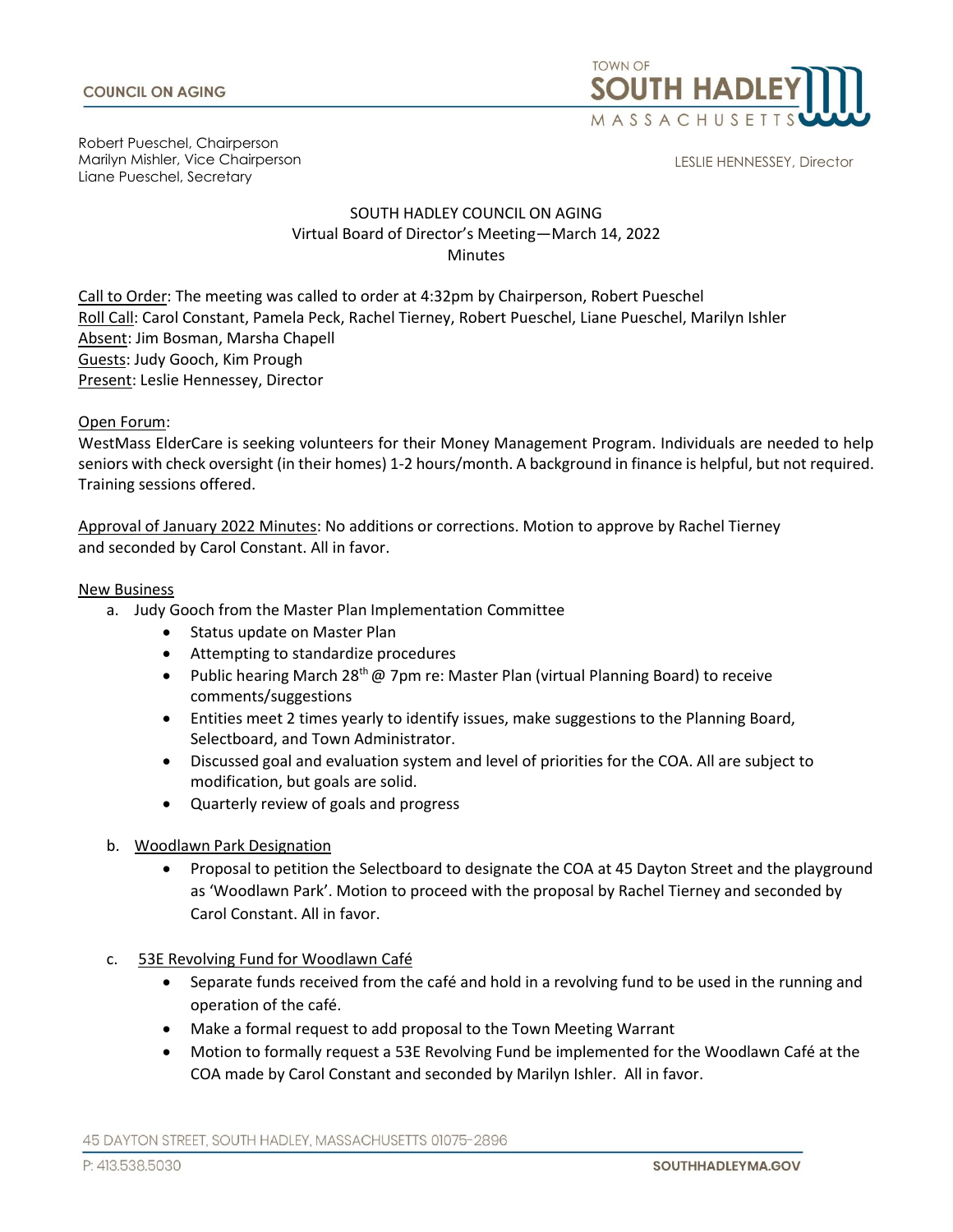

## Old Business:

- a. Electric Car—
	- Purchased a 2022 Hyundai Ioniq5 from Gary Rome (slightly under budget)
	- Media event on March  $14<sup>th</sup>$  for the 'unveiling'
	- Looking into signage for the doors
	- 2 drivers on staff and will be trained by Hyundai as often as needed
	- EV will be used for drop-offs and pickups only. Medical appts, lab work, PT, etc.
	- Private drivers provide services to seniors who need assistance at appointments
	- Working with Town Administrator for 'no fee' transportation for seniors

### b. Age and Dementia Friendly Update

- Larger Committee will be meeting in April
- Smaller group will meet next week to quantify progress
- 2<sup>nd</sup> Falls Prevention Program will be presented in May
- Health Fair June 14<sup>th</sup>—Aging in Place: How to live safely at home. Several vendors will participate.
- Need to tell our story better……. focus on what we are doing to support age friendly/dementia initiative (i.e.Memory Café caregiver support groups/caregiver respite grants, etc.).
- c. Mission Statement Review
	- Final draft of the Senior Center Mission Statement reviewed by the Board
	- Motion to accept by Carol Constant and seconded by Pamela Peck. All in favor.
- d. Friends of the South Hadley Seniors
	- Since the Senior Center is now open, the last curbside lunch was served on 3/15. 158 seniors participated.
	- Handbag Bingo on 4/29. 140 tickets sold so far.
	- Fund raising in progress for 3 Pickleball courts at Buttery Brook Park. This may take a while to come to be. All ages will be welcomed. This activity will tie in nicely to the Age Friendly initiative in town. Scheduled play times. The area will be maintained by the Recreational Dept.

### Director's Report

- A. Operations: Senior Center
	- i. COVID-19: updates
		- Mask mandate lifted in South Hadley and have noticed an increase in participation at the COA as seniors are more comfortable. Ex: Healthy Bones & Balance increased to 2 sessions/ Zumba more robust
		- Lunch capacity to 50.
		- Capacity limits in multi-purpose room increase to 80 mid-March
		- No limits beginning mid-April (125 for meals/180 for presentations)

45 DAYTON STREET, SOUTH HADLEY, MASSACHUSETTS 01075-2896